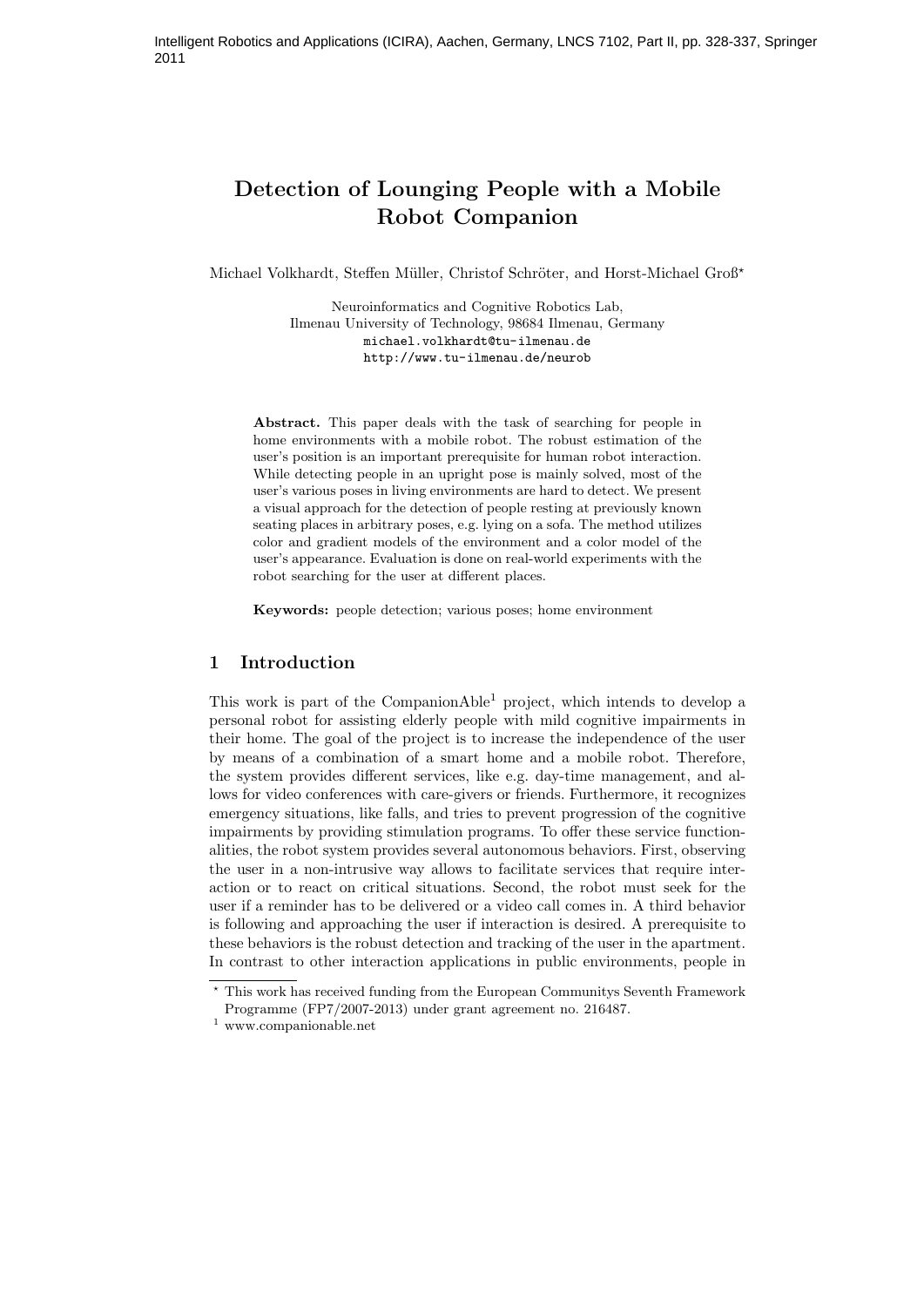home environments often do not face the robot in an up-right pose but sit on chairs or lie on sofas. Therefore, our system tries to detect the user independent of their pose at places, where he or she usually rests. In this work, we focus on a robot-only solution – not relying on any smart home sensors – to enable the robot to function autonomously in any home environment. The key idea is to learn the visual appearance of predefined resting places and the user beforehand and to compare the current visual impression to both of these models in the detection phase.

The remainder of this paper is organized as follows: Section 2 summarizes previous work carried out on the research topic. We present the innovation of detecting lounging people at places in detail in Sec. 3. Afterwards, Sect. 4 gives a description of the experiments carried out, while Sec. 5 summarizes our contribution and gives an outlook on future work.

## 2 Related Work

People detection and tracking are prominent and well-covered research areas, and impressive results have been accomplished in recent years. Considering the constrained hardware of mobile robots, two main fields for people detection have been established – range-finder-based and visual approaches. [1] employ Ada-Boost on laser range scans to combine multiple weak classifiers to a final strong classifier that distinguishes human legs from the environment. Visual approaches mainly focus on the face or the human body shape. The most prominent up-todate face detection method also utilizes AdaBoost, which learns and applies a cascade of simple, but very efficient image region classifiers to detect faces [2].

Histograms of Oriented Gradients (HOG) have been established as the stateof-the-art method for upright people detection. The basic idea is to compute block-wise histograms of gradient orientations, resulting in robustness to slight spatial variation of object shape, color, and image contrast. The histograms inside a detection window are concatenated into a high-dimensional feature vector and classified by a linear Support Vector Machine [3]. Further extensions to the original HOG method focus on upper body detection [4] or use deformable sub-parts, which increase detection performance given partial occlusion [5]. Detection, segmentation and pose estimation of people in images is addressed by [6] who combine HOG features with the voting scheme of the Implicit Shape Model [7]. [8] augment the HOG features with color and texture information achieving impressive results on outdoor datasets. Unfortunately, the latter two approaches are far beyond real-time capabilities.

Plenty of research has been done to develop methods for people tracking on mobile robots in real-world applications. Most of these approaches focus on pedestrian tracking and single poses [3, 7, 9]. Yet, few approaches handle the detection and tracking of people in home environments, especially on mobile robots. Often smart home technologies, like static cameras with background subtraction methods [10] or infrared presence sensors, are applied, which facilitate the problem of detection [11, 12]. On occasion, approaches working with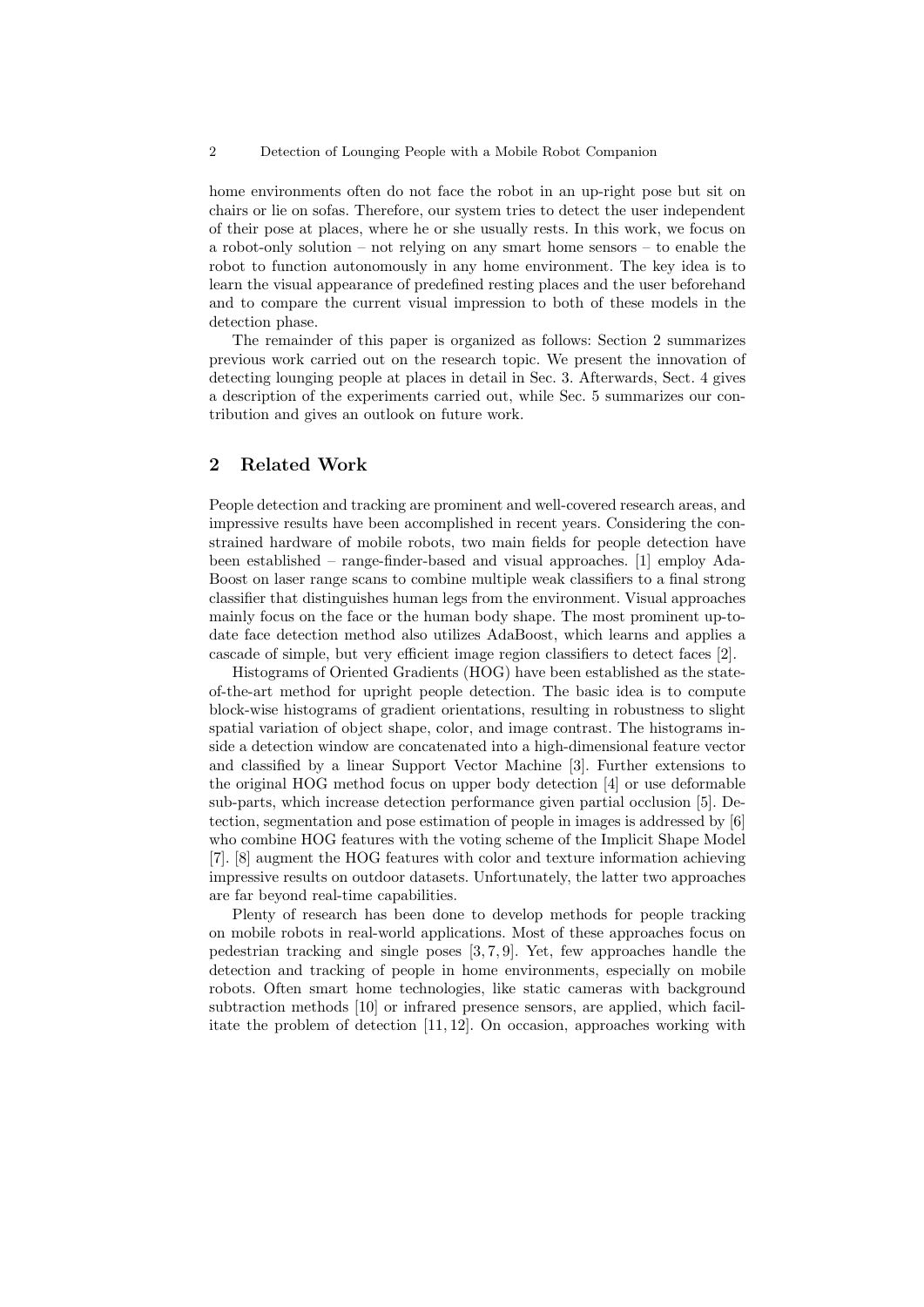mobile robots process the data captured offline to apply computationally heavy detection methods [9]. The CompanionAble project aims to develop a mobile robot that is able to react on and interact with the user. Therefore, all those approaches employing background subtraction or a retro-perspective analysis are not applicable.

## 3 Detection of Lounging People at Places

Typical scenarios in a home environment include the user walking to another room, or the user sitting on a chair or lying on a sofa. The latter case occurs quite frequently, i.e. when the user is watching TV, reading newspaper, making phone calls, working or sleeping. Our previous system comprises a multi-modal, multi-cue tracking framework based on the Kalman Filter update regime similar to [13]. In this former work, we apply boosted laser-based leg detection [1], a face detector [2], motion detection [14], and two HOG people detectors [3, 4]. The system is able to detect and track people in upright pose (mainly through legs and HOG) and frontal-view (mainly through face and upper-body HOG) in the surroundings of the robot. In the following, we go beyond the state-of-the-art by presenting a trained method for detecting people in difficult poses, that solely runs on a mobile robot in real-time. The system at first learns the appearance of places in the apartment where the user usually rests. Afterwards, the deviation of occupied places from the model and the similarity to a user model are used for detection.

### 3.1 Definition of Places

We define places as positions in the apartment where the user is usually encountered, i.e. chairs, sofas, working desk. Each place  $P$  is represented by a 3D box  $\mathbf{b} = (x, y, z, d_x, d_y, d_z)$  with  $x, y, z$  being the center coordinates of the box and  $d_x, d_y, d_z$  denoting the width in each dimension. Figure 1 shows an exemplary place position in the world centered occupancy map used for navigation and the 2D-projection of the place box into the current camera image of the robot. Naturally, the content of the place-boxes looks completely different in the camera image, if observed from different positions. Since the system is learning the appearance of different places in the apartment, we need to restrict the pose from which the robot is observing them. Therefore, each place is assigned *n* observation poses  $\mathbf{O} = (\mathbf{o}_1, \dots, \mathbf{o}_n)$ , where  $\mathbf{o} = (x, y, \phi)$  with x, y representing the world coordinates of the robot's position and  $\phi$  denoting the heading of the robot. The restriction of the observation position ensures that the variance of the place appearance is limited. Additionally, some kind of feature description model  $\mathcal M$  of the place is added, where the nature of the description is variable. In this work, we use a contextual color histogram (Sec. 3.2) and a HOG description (Sec. 3.3). Thus, the full description of a place is given by  $P = (b, 0, M)$ .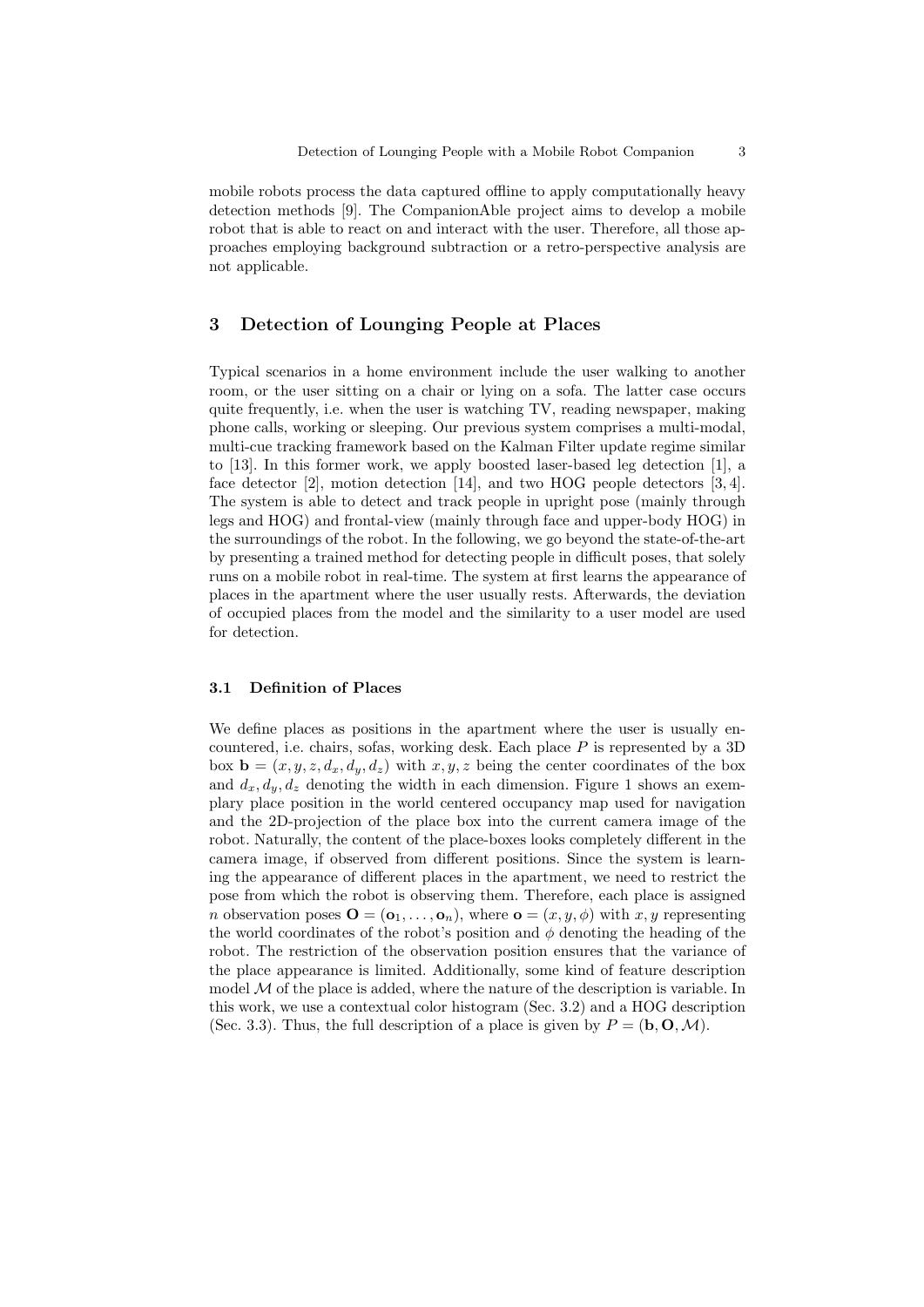



(a) Place in Occupancy Map (b) Projection to Camera Image

Fig. 1. Place definition. (a) Bounding box of place in the occupancy map. The robot is in its observation position (red circle). (b) Place's bounding box projected into the camera image.

#### 3.2 Color-based User Detection

The color-based feature model comprises the appearance of each place in multimodal histograms. Each place is observed from different, but predefined viewpoints given different illumination conditions, i.e. ambient day-light and electric lighting in the evening. Therefore, the color model must be learned for each daytime and observation angle, independently. Instead of storing the histograms for each context (day-time, view-point) in a vector, a more efficient way is using a set containing only the observed appearances and the corresponding context. The size of this set can be limited by merging similar entries and keeping only distinctive ones. Therefore, we use a multi-modal color model augmented by a discrete context distribution capturing the circumstances of the histogram's acquisition.

Multi-modal Contextual Color Model The model is defined by  $\mathcal{M} =$  $\{\kappa_1,\ldots,\kappa_n\}$ , where  $\kappa_i = (H_i, C_i)$  represents a component in the model with  $H_i$  denoting a color histogram and  $C_i$  being a multi-dimensional discrete context distribution. The histogram is 3 dimensional in RGB color space with 8 bins in each dimension (tests with other color spaces like HSV and Lab showed no significant difference in performance). The context distribution captures arbitrary aspects of the origin of the histogram, like viewpoint and day-time, in separate dimensions. We set the maximum number  $n$  of components in  $\mathcal M$  to nine. At the start of training, the model comprises zero components. At first a histogram is extracted from the box of the non-occupied place in the camera image and added as a new component to the model. Once the number of components exceeds n, the model must be pruned by merging similar components. This is done by first calculating the pairwise similarity s of all components:

$$
s = \mathcal{BC}\left([H_i, C_i], [H_j, C_j]\right) ,\tag{1}
$$

where  $[H, C]$  is the concatenation of a histogram distribution and a context distribution and  $\mathcal{BC}(p, q)$  denotes the Bhattachary a coefficient of two distributions:

$$
\mathcal{BC}(p,q) = \sum_{x \in X} \sqrt{p(x)q(x)} \,. \tag{2}
$$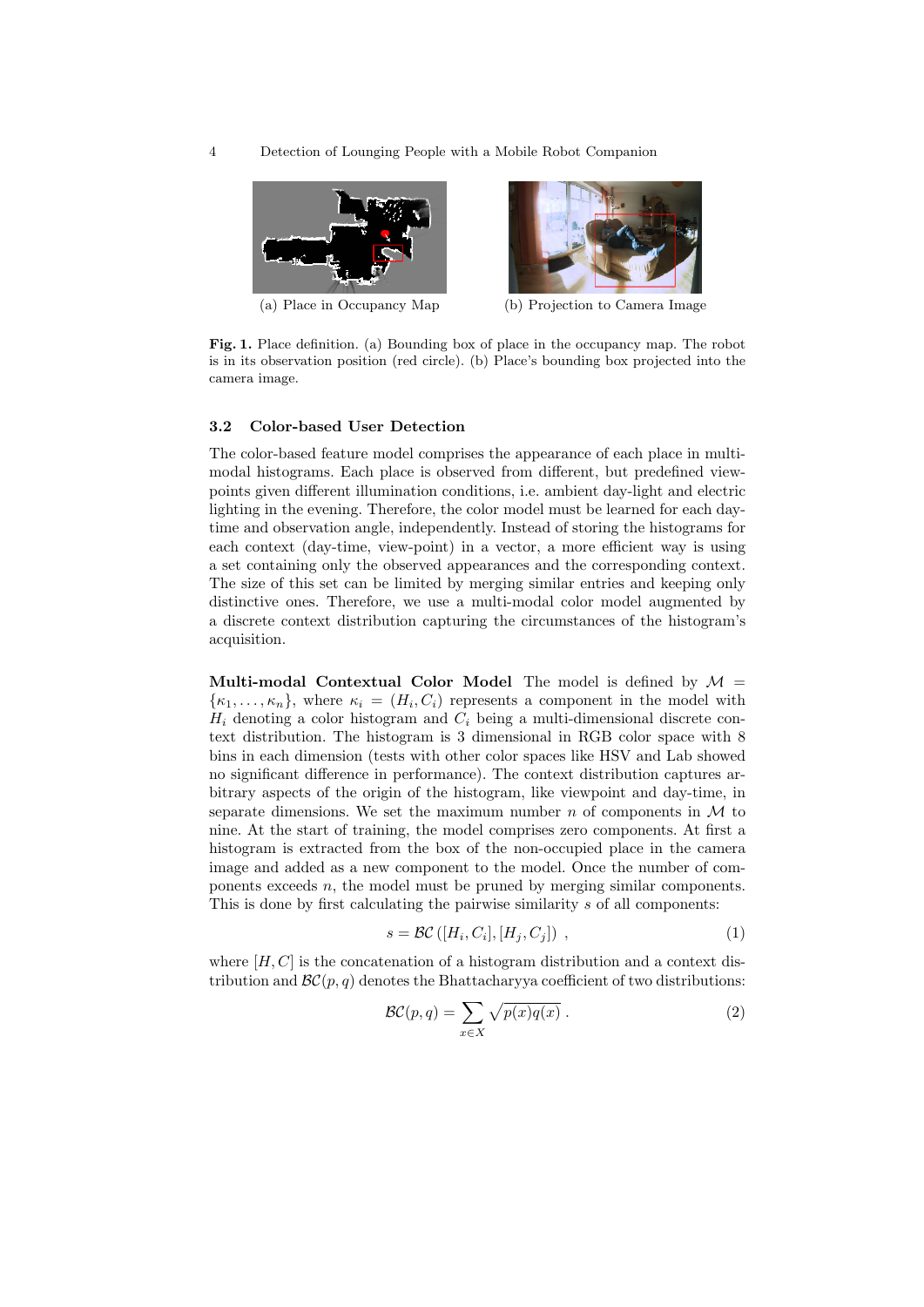

Fig. 2. Color models. (a) Place model with 9 components. (b) User color model with 9 components. (c) Background subtraction output (binary image) and GrabCut refinement (color image) to learn color model of user. Left – shadow is removed very well. Right – parts of the person are removed.

The components with the highest similarity are merged by averaging the histogram and context distributions, respectively. The model  $\mathcal M$  is learned for each place  $P$  in multiple teach runs including different day-times and illumination conditions. In the process of learning, the model maintains unique and distinctive representations of a place but merges similar descriptions. Figure  $2(a)$  shows an exemplary color histogram of a place on the couch. Each bin in the 3 dimensional histogram is plotted as a 2D area with its corresponding mean color with the area size corresponding to the bin height. The state of the two dimensional context distribution, capturing point of view and day-time, is displayed in two small lines above each histogram. Red color indicates the probability of a state in the corresponding dimension. The histograms capture different lighting conditions, i.e. the couch normally appears in yellow-green (third column), bright given sunlight (second histogram in top row) or very dark at evening (histogram in the middle). Note that the model contains similar color histograms, but with different context distributions (first column).

Learning of the User Model The color model of the user is similar to the aforementioned color model of places, but without the context distribution. Model learning is done by first creating a Gaussian Mixture background model [10], when the robot is standing still and no hypothesis is in front of the robot's camera (given by the tracker output). This background model is used for background subtraction once a hypothesis is visible in the image. To remove shadows and to refine the segmentation we apply the GrabCut algorithm [15]. The algorithm is automatically initialized with foreground pixels of the segmentation and background pixels in the bounding box of the person. Figure 2(b) shows an exemplary learned color model of the user capturing mostly blue clothing which appear green under artificial light. One problem is the consistent segmentation of the user in the image. Although the GrabCut algorithm produces satisfying segmentation (Fig. 2(c) left), from time to time background pixels are misclassified in the segmentation, or parts belonging to the person are left out (Fig.  $2(c)$ ) right). Therefore, at the moment and as a kind of interim solution, we trigger the learning of the user model once per day when the robot is standing in front of a white wall. The user is then asked to walk in front of the robot's camera.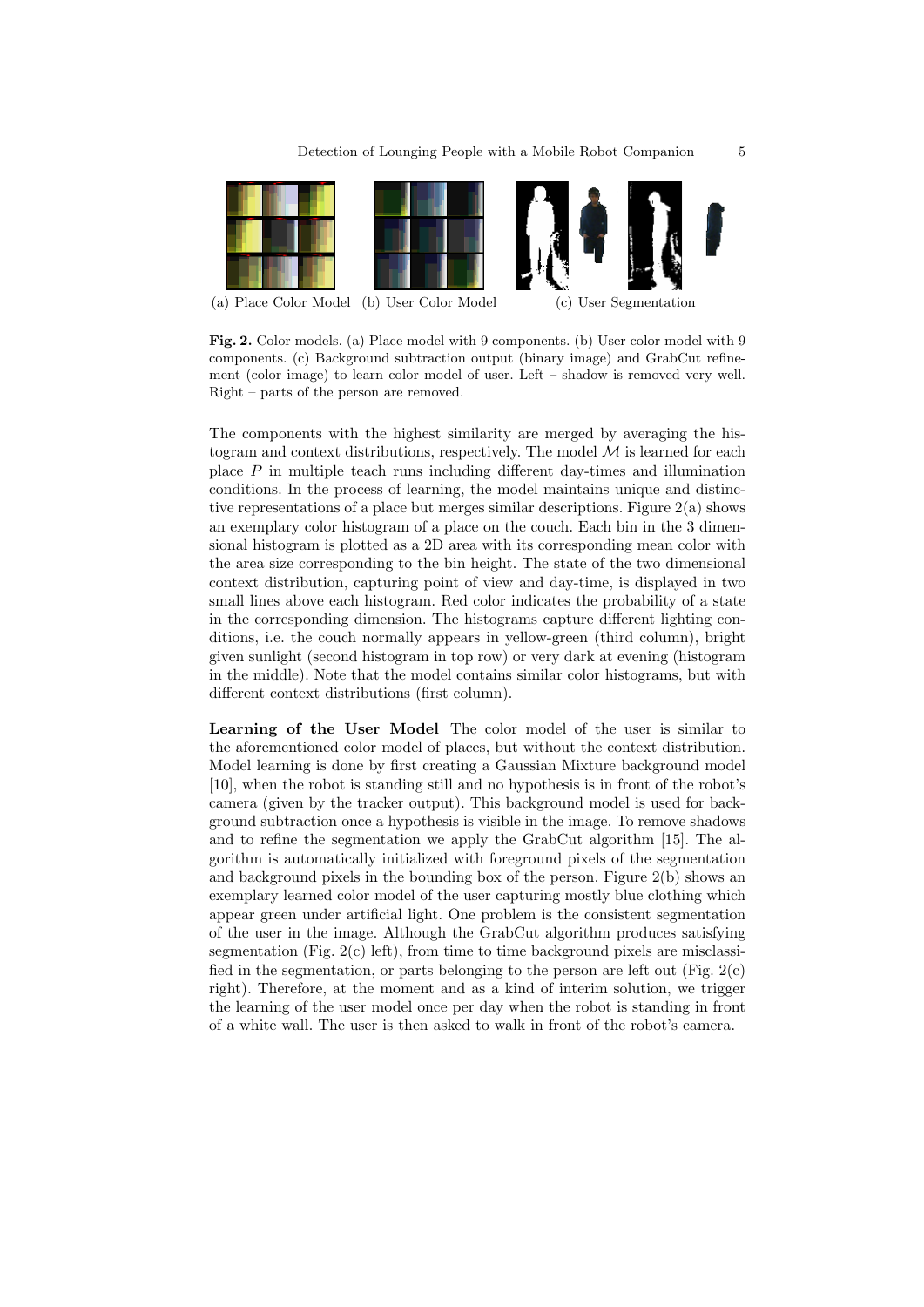**Recognition of the User** Once the place models and the user model have been trained, the system is able to detect the user in arbitrary poses at the learned places. For that purpose, the robot drives to the predefined observation positions and checks each place. By comparing the current appearance to the place and user model the system decides if the place is occupied by the user. Therefore, the robot first extracts the current color histogram  $H_c$  from the place's box in the camera image. Furthermore, a context distribution  $C_c$  is created including current day-time and view-angle. The system now calculates the similarity of the current observation histogram  $H_c$  to the color histogram  $H_l$  from the place model using the Bhattacharyya coefficient:

$$
s = \mathcal{BC}(H_c, H_l) \,, \tag{3}
$$

where  $H_l$  is the histogram of the best matching component  $\kappa_l$  in the place model with  $l$  selected by:

$$
l = \underset{i=1,...,n}{\arg \max} \{ \mathcal{BC} ([H_c, C_c], [H_i, C_i]) \} . \tag{4}
$$

Consequently, Eq. (3) is also used to calculate the similarity to the user model. Yet, a direct comparison of the complete histogram  $H_c$  to the user model's histograms would result in a very low match value, because the user usually only occupies a small region in the place's box and many background pixels are included in  $H_c$ . Therefore, the similarity to the user model is calculated by using a correlation window inside the place's bounding box and shifting it to find the highest similarity. To select the best matching component  $\kappa_l$  from the user model, Eq. 4 is applied again, but the context distribution is omitted and only the histograms are used.

If the user is present, this results in low similarity to the place model, because the appearance of the place is partially covered, and a high similarity to the user model, because the correlation window fits to the position of the user. If the user is not present, the results are vice versa. Proper decision criteria must be defined for both similarities to decide if a place is occupied. To this end, we trained a single linear Support Vector Machine (SVM) on data of multiple labeled runs with empty and occupied places [16]. The resulting SVM then decides for each place if the user is present given the similarities to both the place and user model. If the training data is diversified enough, the SVM is generally applicable to other scenarios without the need of retraining.

#### 3.3 HOG-based User Detection

Besides the color-based approach described in Sec. 3.2, we developed an illumination invariant gradient-based feature description model  $\mathcal{M} = (H)$ , where  $\mathbf{H} = (\mathbf{d}_1^T, \dots, \mathbf{d}_n^T)$  with  $\mathbf{d}_i$  being a HOG feature descriptor. Recall from Sec. 3.1 that the definition of a place is  $P = (\mathbf{b}, \mathbf{O}, \mathcal{M})$ . Each bounding box **b** of the place in the image viewed from different observation position of  $\mathbf{O} = (\mathbf{o}_1, \dots, \mathbf{o}_n)$  is scaled to a fixed size of  $64 \times 128$  pixels allowing to extract a 3,780-dimensional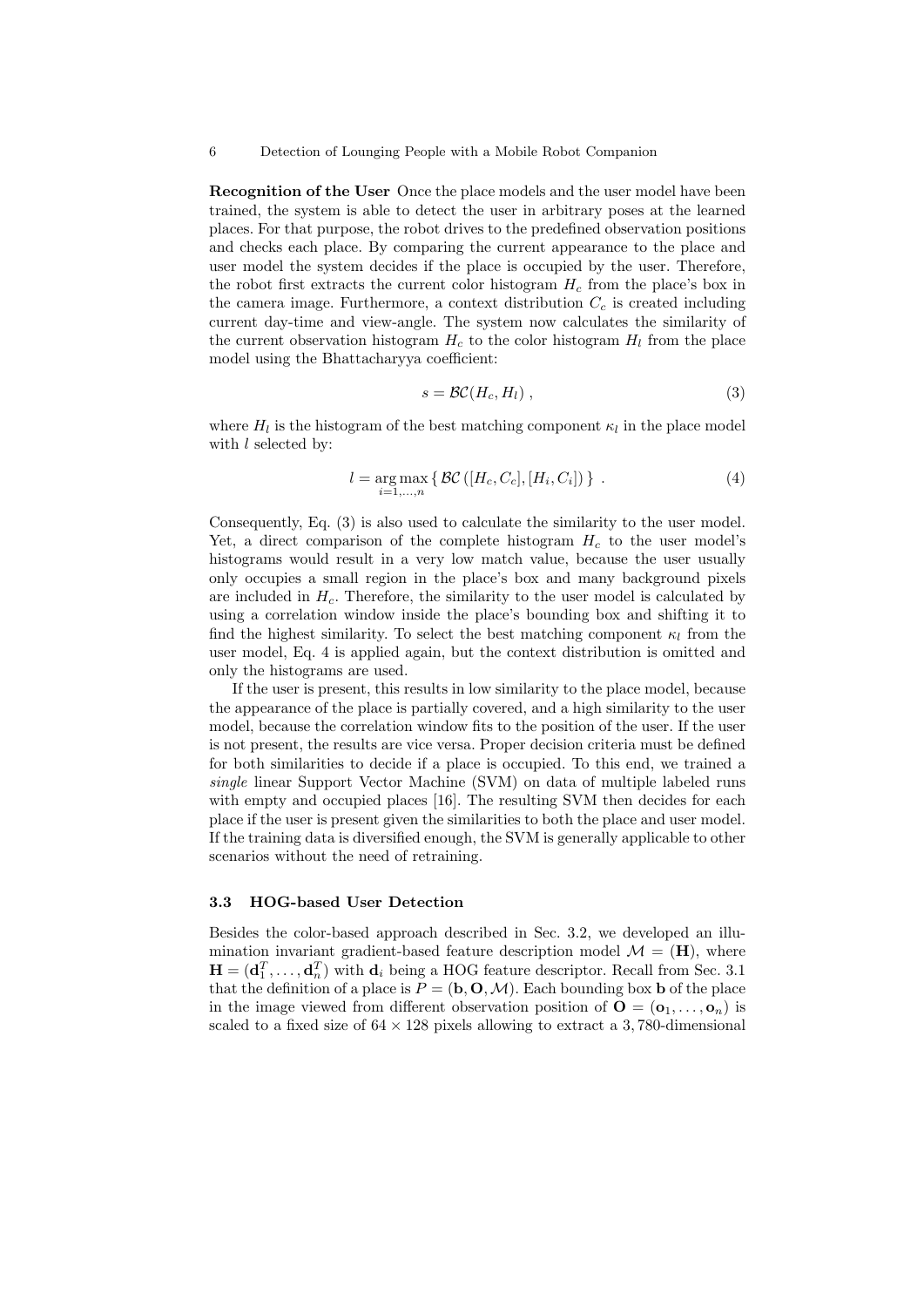

(a) Empty Place (b) Occupied Place (c) Place Examples (d) Overlapping Places

Fig. 3. HOG descriptor and place examples. (a) HOG Descriptor of an empty place (b) HOG Descriptor of an occupied place. A linear SVM is trained on multiple views of both cases. (c) Examples of places given different illumination conditions. (c) Overlapping places induce confusions.

feature vector  $\mathbf{d}_i$  using the standard HOG descriptor used for people detection [3]. We trained a separate linear SVM for each place on the same data as in Sec. 3.2. Therefore, the system learns to distinguish the HOG descriptors of an empty place, viewed from different positions, from the HOG descriptors of occupied places (Fig. 3). An explicit user model is not required in this case.

## 4 Experiments

In this section, the color-based and the HOG-based user detection are evaluated separately, because the training and estimation works differently for both approaches. The first method requires different illumination conditions to train robust empty place models and relies on a user model, while the latter needs to learn the gradient features of empty and occupied places without requiring an explicit user model.

## 4.1 Color-based User Detection

We first learned the appearance of seven predefined (empty) places of the apartment in multiple training runs including three different lighting conditions – ambient day light, bright sunlight, and artificial light at evening. Furthermore, a user model was trained with the user wearing two different clothes, which he also weared in the test runs. In the test scenario the robot was placed on a starting position and was searching for the user, who was either lounging at one of the places or not in the apartment. Figure  $3(c)$  visualizes some exemplary places occupied by the user. The robot checked each place for the user's presence and logged the similarities to the place and user models. A linear SVM was trained and tested via 5-fold cross validation on the collected data of similarities of all places. The ground truth of the user's presence was labeled manually. For evaluation, we calculated the probability of the test examples belonging to the two classes of the SVM model (user present and not). By varying the probability threshold that is required to assign an example to one class, an ROC curve can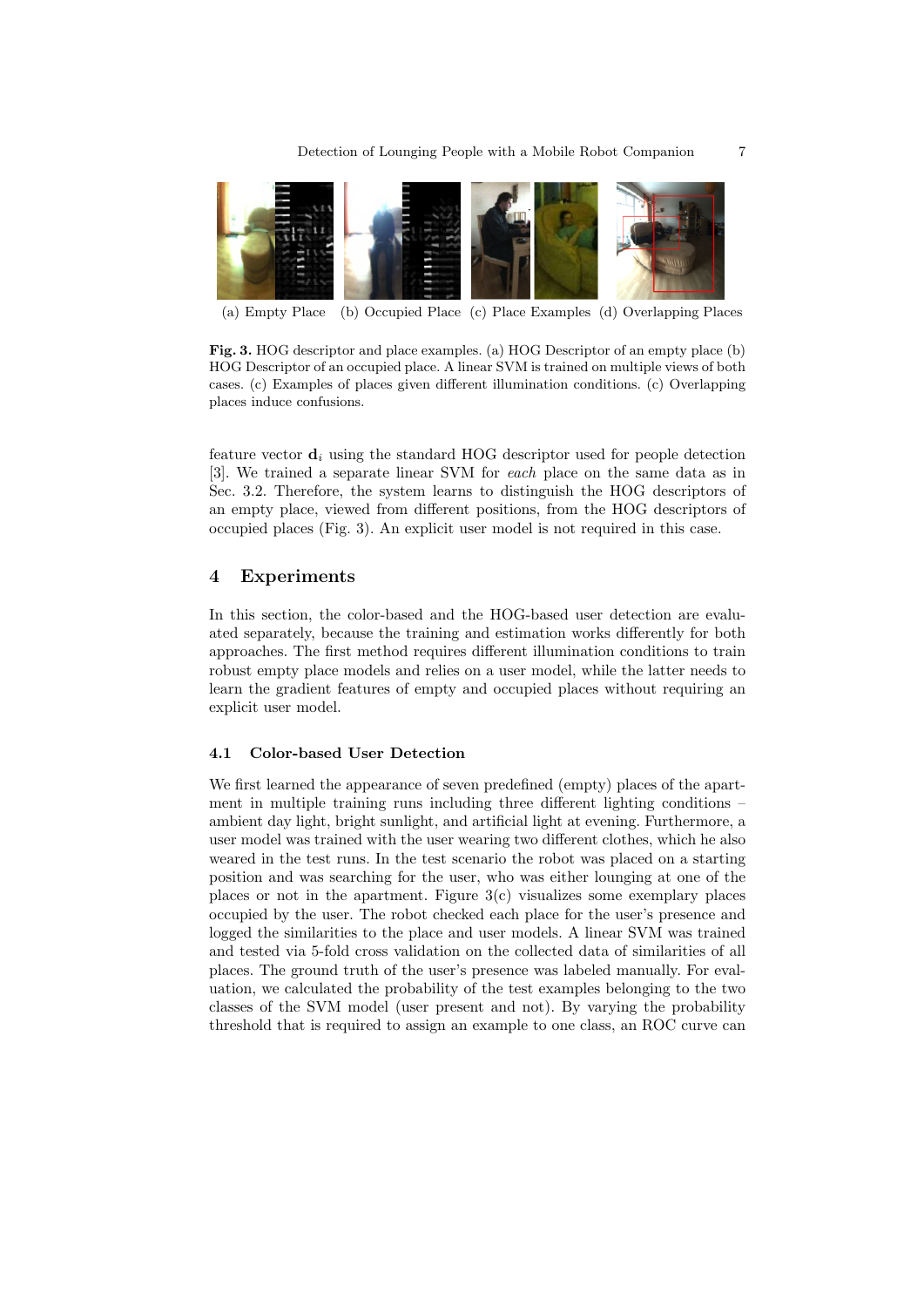

Fig. 4. Evaluation of the color-based detection approach (Sec. 3.2). (a) ROC curves for cross-validation and independent data (b) Confusion Matrix of multiple independent test runs. Classes 1 − 7 represent different places, class 0 denotes user was not present.

be plotted (Fig.  $4(a)$ ). The blue curve shows the ROC of the cross-validated data used for training and validation. The red curve was generated on data from multiple independent test runs not seen by the system before. The high true positive rate and a low false positive rate of the red curve indicate that the system is actually able to robustly detect the user on the places. Furthermore, we evaluated the detection performance of the color-based detection system on the independent data sets used to generate the red ROC curve. The trained SVM is used to decide if the user is present or the place is empty. Each place is considered as a class and classification rates are calculated. Since the robot checks different places for the user's presence, it can wrongly detect the user at a place different from the ground truth. Additionally, sometimes more than one place is visible in the robot's camera image (Fig  $3(d)$ ). Hence the detection of places can be confused. Therefore, for evaluation a confusion matrix is chosen (Fig. 4(b)). Class 0 is used to denote that the user is not present (accumulated over all places). The classes  $1 - 7$  correspond to places in the hall, a desk, 2 couch positions, 2 chair positions and an arm chair, respectively. Detection rates for each class are given in the main diagonal of the matrix. The average classification rate is above 85% with the biggest outliers in classes 3 (couch) and 7 (arm-chair). When the user is resting on the couch, he occasionally occupies two places (class 3 and 4) due to overlapping boxes (Fig.  $3(d)$ ). If the user is sitting on the edge of the couch like in Fig. 3(b), this results in high similarities to the user model in both couch places leading to the realtive high confusions in class 3. In the case of class 7, direct sunlight caused the camera to overexpose and proper color extraction was hardly possible. Additionally, some false positive detections occured (non-0-predictions of class 0).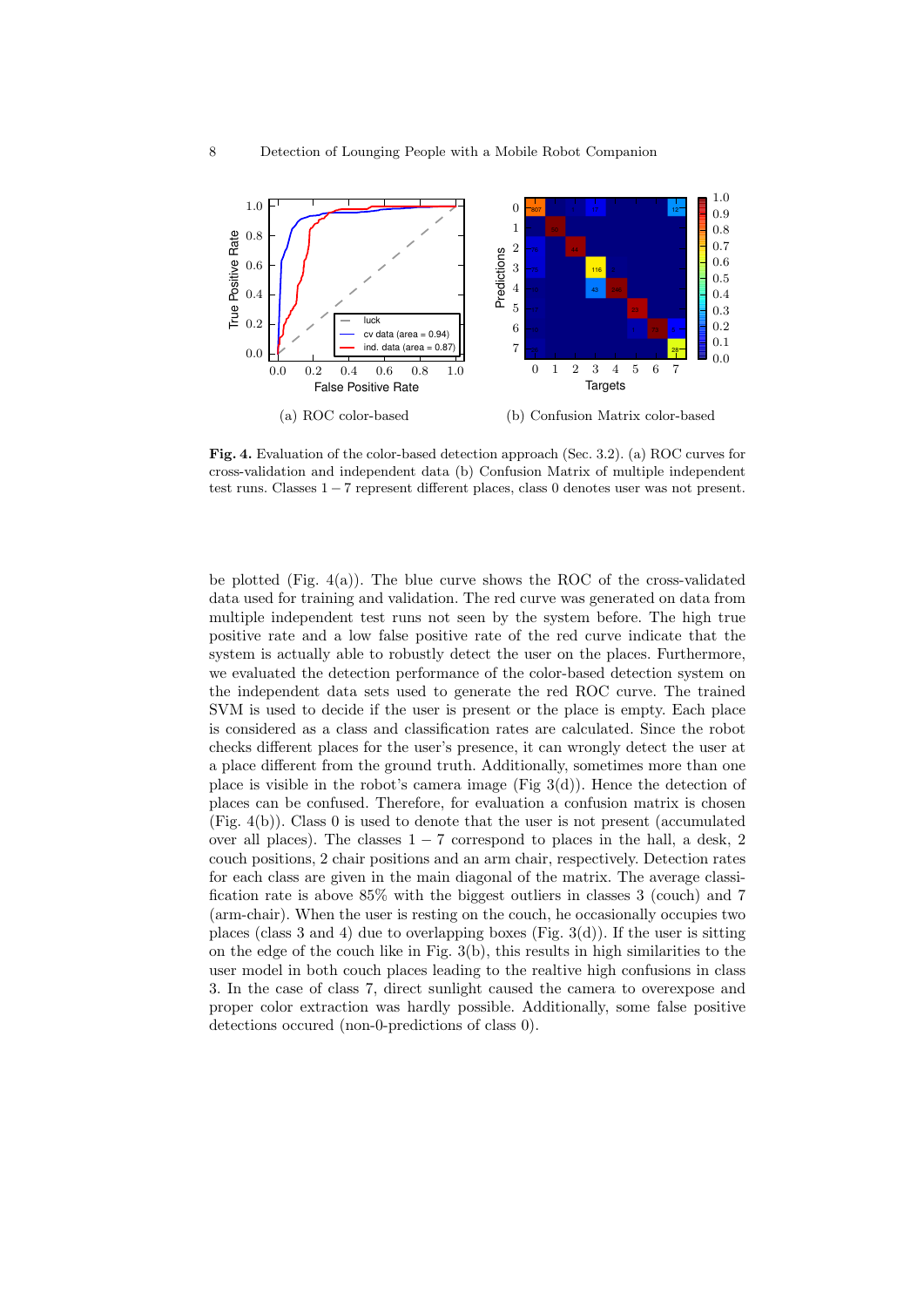

Fig. 5. Evaluation of HOG-based detection (Sec. 3.3). (a) ROCs generated by SVMs for each individual place on the ind. data set. (b) Confusion Matrix generated by SVMs on ind. test runs. Classes 1 − 7 represent places from (a), class 0 denotes user not present.

#### 4.2 HOG-based User Detection

The HOG-based detection method was evaluated by first training a separate 5 fold cross validated linear SVM for each place. The SVMs learned to distinguish the HOG features of an empty and occupied place. In contrast to the colorbased SVM, the resulting classifiers are only effective on data similar to the training set and must be retrained in new environments. The datasets were the same as for the evaluation of the color-based approach. For clarity, we omit the ROC curves of the cross-validated data and only present the ROCs for each place on the independent data set  $(Fig. 5(a))$ . The curves substantiate that the HOG-based approach is also applicable to detect the user resting on places. The worst ROCs are given by the chair and arm-chair examples (classes 5, 6, 7). This happens because the chairs got moved and turned a little during the experiments, disturbing the HOG descriptor. Figure 5(b) presents the confusion matrix that was generated on the aforementioned test runs by using the trained HOG-SVMs to classify the user's presence at each corresponding place. Similar to the colorbased approach, the system confuses some examples of the couch place (class 3). Furthermore, the overexposure of the camera in the case of class 7 results in misclassification and the aforementioned moving of the chairs causes confusions with class 6. Compared to the results of the color-based approach in Fig. 4(b), the HOG-based approach produces slightly fewer false positives.

## 5 Conclusion and Future Works

We presented a method to detect lounging people independent of their resting pose at predefined places. The system either learns color histograms of the user